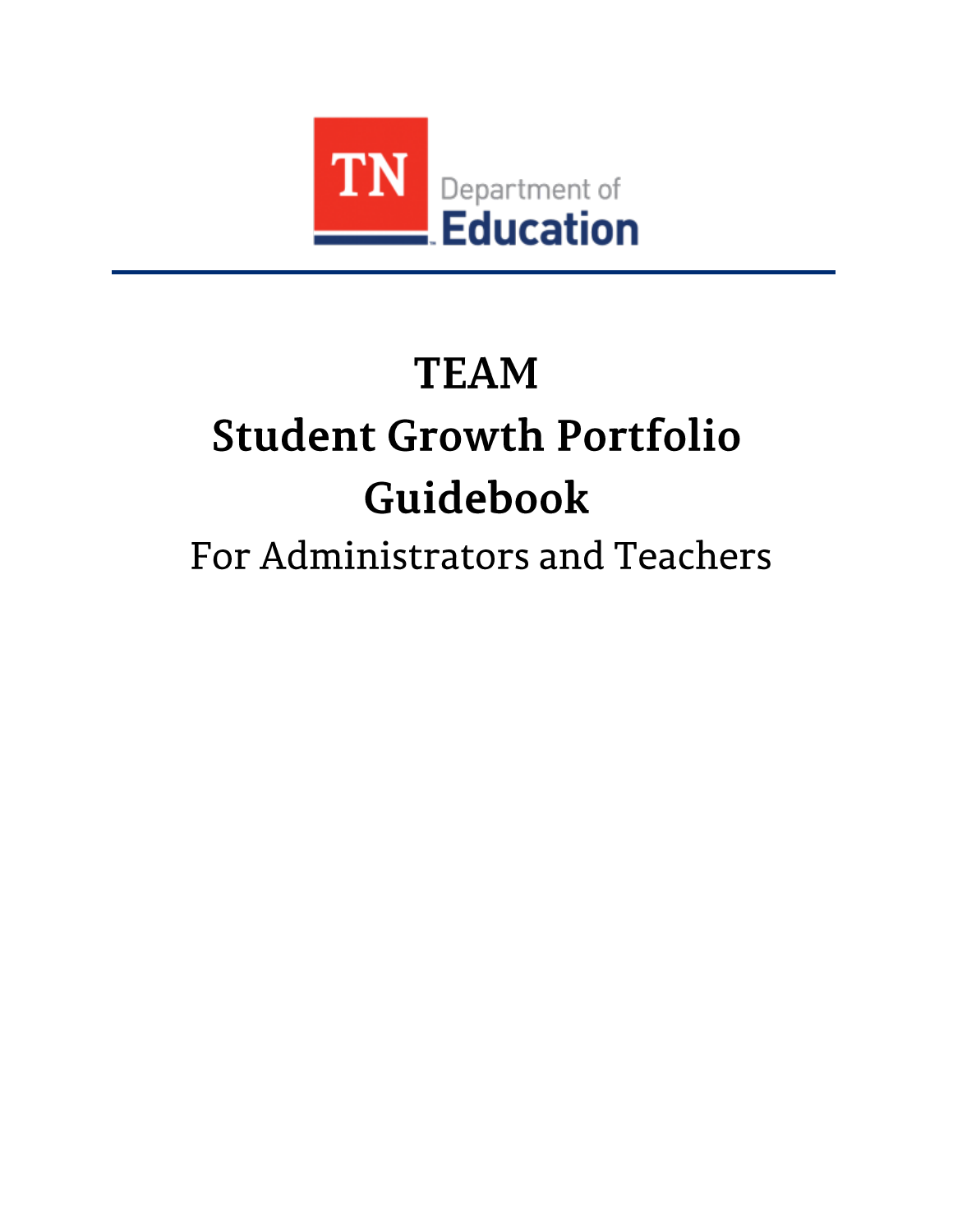### Contents

<span id="page-1-0"></span>

| Portfolio Exemptions, Incompletes, Educators Not Required to Complete Portfolios, Extensions  11 |  |
|--------------------------------------------------------------------------------------------------|--|
|                                                                                                  |  |
|                                                                                                  |  |
|                                                                                                  |  |
|                                                                                                  |  |
|                                                                                                  |  |
|                                                                                                  |  |
|                                                                                                  |  |
|                                                                                                  |  |
|                                                                                                  |  |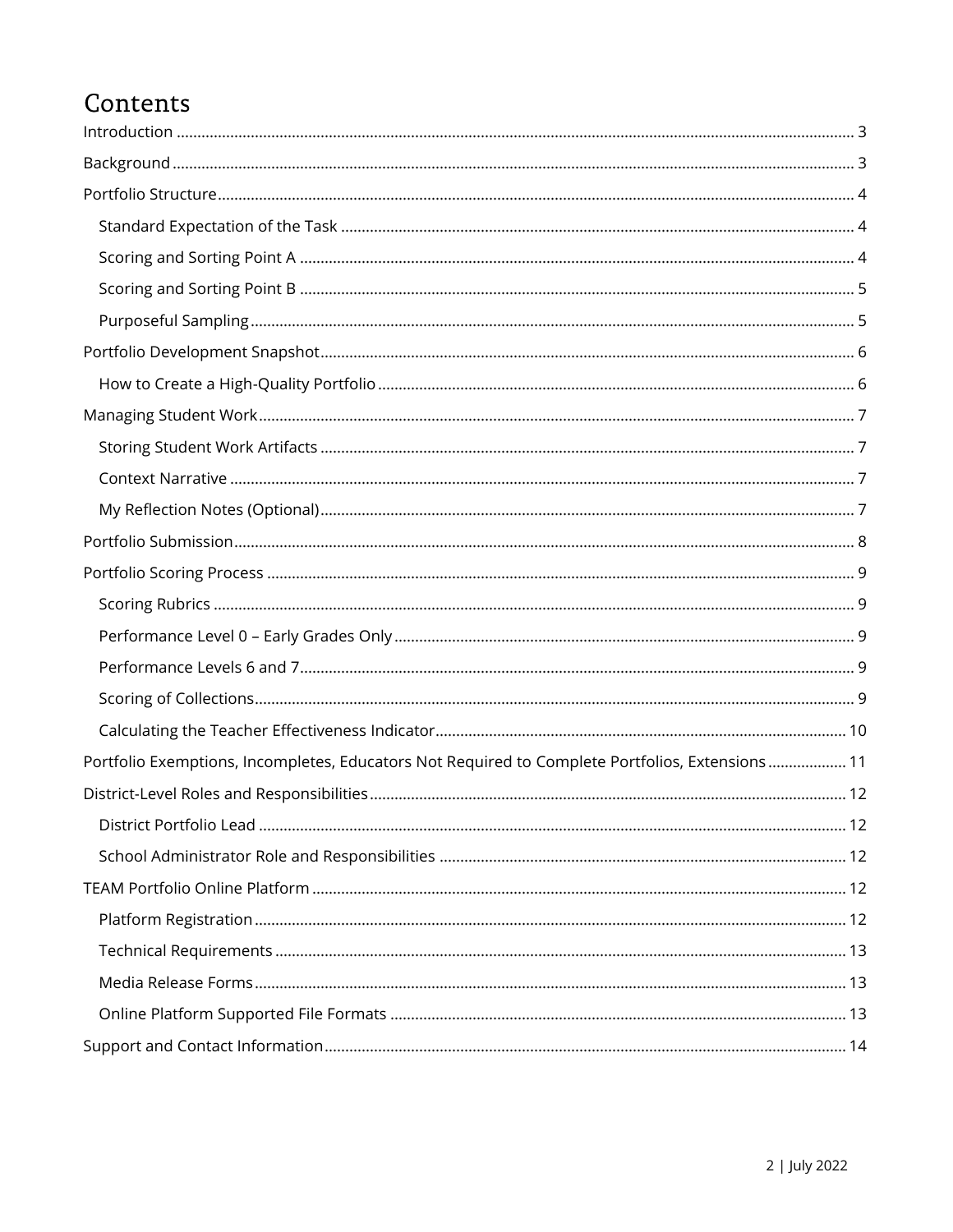### Introduction

TEAM student growth portfolios serve as the 35 percent student growth component of select non-state tested teachers' Level of Overall Effectiveness (LOE) scores. Classroom observations constitute the 40 percent qualitative component for a teacher's LOE, while student achievement constitutes the remaining 25 percent of the LOE. The TEAM student growth portfolio is designed to represent a classroom sample of student academic growth between two points in time (point A to point B). In contrast, student growth portfolios do not represent academic achievement, the proficiency level of an entire cohort of students at one point in time.

This document provides general information about TEAM student growth portfolios. The intended audience for this document includes teachers, principals, district personnel, and any other individuals seeking more information regarding TEAM portfolios. It is critical that all educators who submit a portfolio read and utilize this document, their content specific resource guide, and content-specific scoring rubrics found on the [TEAM website.](https://team-tn.org/portfolio-resources/)

As teachers, leaders, instructional coaches, principals, and district personnel explore and implement the contents of this resource guide, it is recommended that they do so within a professional learning community (PLC) or other collaborative group that focuses on long-term and short-term planning, ongoing formative assessment, standards-based instruction, differentiated and targeted instructional practices, and student work. The art of analyzing student work when grounded in collaborative thinking, self-reflection, and differentiated instruction, can have a profound impact on student growth. Teachers should consider which standards, instructional strategies, and supports are needed to ensure that all students meet gradelevel expectations.

### <span id="page-2-0"></span>**Background**

Following the implementation of TEAM teacher evaluation in 2011, teachers in non-tested grades and subjects requested the opportunity to receive an individual student growth score based on their specific contributions to their own students' learning. The department worked with teachers from across the state to develop TEAM student growth portfolios to provide such a score, which historically was only available to teachers in tested grades and subject areas through the Tennessee Value-Added Assessment System (TVAAS). TEAM student growth portfolios provide an individual student growth measure to teachers and offer a more personalized evaluation experience than earlier student growth score options. In addition, the reflective nature of the portfolio process, in which teachers collect, review, and submit student work artifacts throughout the school year, can be a valuable professional learning experience for teachers.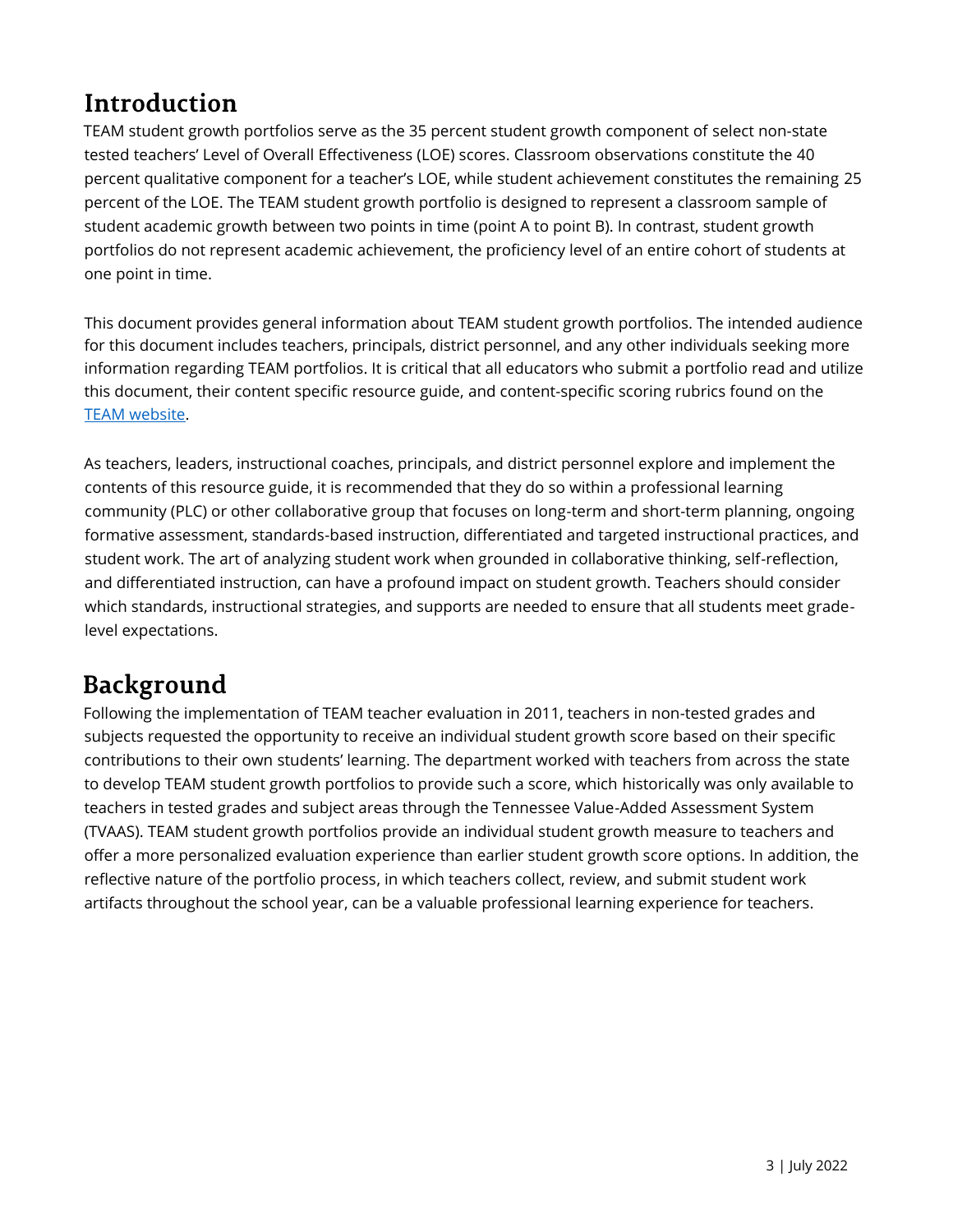### <span id="page-3-0"></span>**Portfolio Structure**

A TEAM student growth portfolio consists of **four collections** of student work selected by the teacher. The selected student work is drawn from a standard aligned to the grade-level or subject are[a.](http://team-tn.org/non-tested-grades-subjects/portfolio-resources/) Each collection consists of point A and point B samples of student work for three students (or six students in Physical Education).

- 1. **Point A** student work artifacts are collected, scored using the scoring rubric, and categorized by the teacher as emerging, proficient, and advanced at **the onset of learning** related to the standard(s) being taught. Content-specific scoring rubrics are used for scoring.
- 2. At a point in time determined by the teacher to be the **completion of learning** related to that same standard(s), **point B** student work artifacts are collected and scored by the teacher using the same rubric that was used at point A.
- 3. The teacher then conducts **purposeful sampling** to determine which student work sample pairs (**points A and B**) to submit as part of a portfolio collection.
- 4. **Paired point A and point B student work artifacts must reflect the same standard and must be collected from the same student so that student academic growth can be measured**.
- 5. The platform auto populates the scoring rubrics associated with the collection at point A and at point B. The teacher then selects the appropriate rubrics within the platform. The rubrics auto populate across the differentiated groups (e.g., emerging, proficient, advanced).
- 6. Teachers may then upload the selected samples of student work into the platform.

#### <span id="page-3-1"></span>**Standard Expectation of the Task**

Standards-aligned tasks should be designed to allow students to demonstrate mastery or growth towards the standard. Student work should be compared to the scoring rubric to determine point-in-time performance level.

As student work samples are uploaded to the online platform, it is imperative that teachers ensure that the standards and student work samples match across the differentiated groups and between point A and point B within a collection. If the student work sample does not match the standard(s), the differentiated group in question cannot be scored and a score of 1 must be applied to each relevant artifact. For example, if the student work uploaded for the proficient student's point A or point B doesn't match the standard, growth cannot be determined. The proficient student's point A and point B artifacts would both be a score of 1.

#### <span id="page-3-2"></span>**Scoring and Sorting Point A**

Point A student work artifacts for each collection should be scored by the teacher and categorized as emerging, proficient, and advanced. While teachers have flexibility in defining these groups, proficient typically refers to artifacts scoring at Level 3, the grade-level standard. Emerging typically refers to performance levels below 3, and advanced typically refers to performance levels above 3. Point A student work sometimes demonstrates limited variance in performance levels across a cohort of students. In these cases, teachers should use their knowledge of students, task-specific expectations, and other assessment data to categorize student work.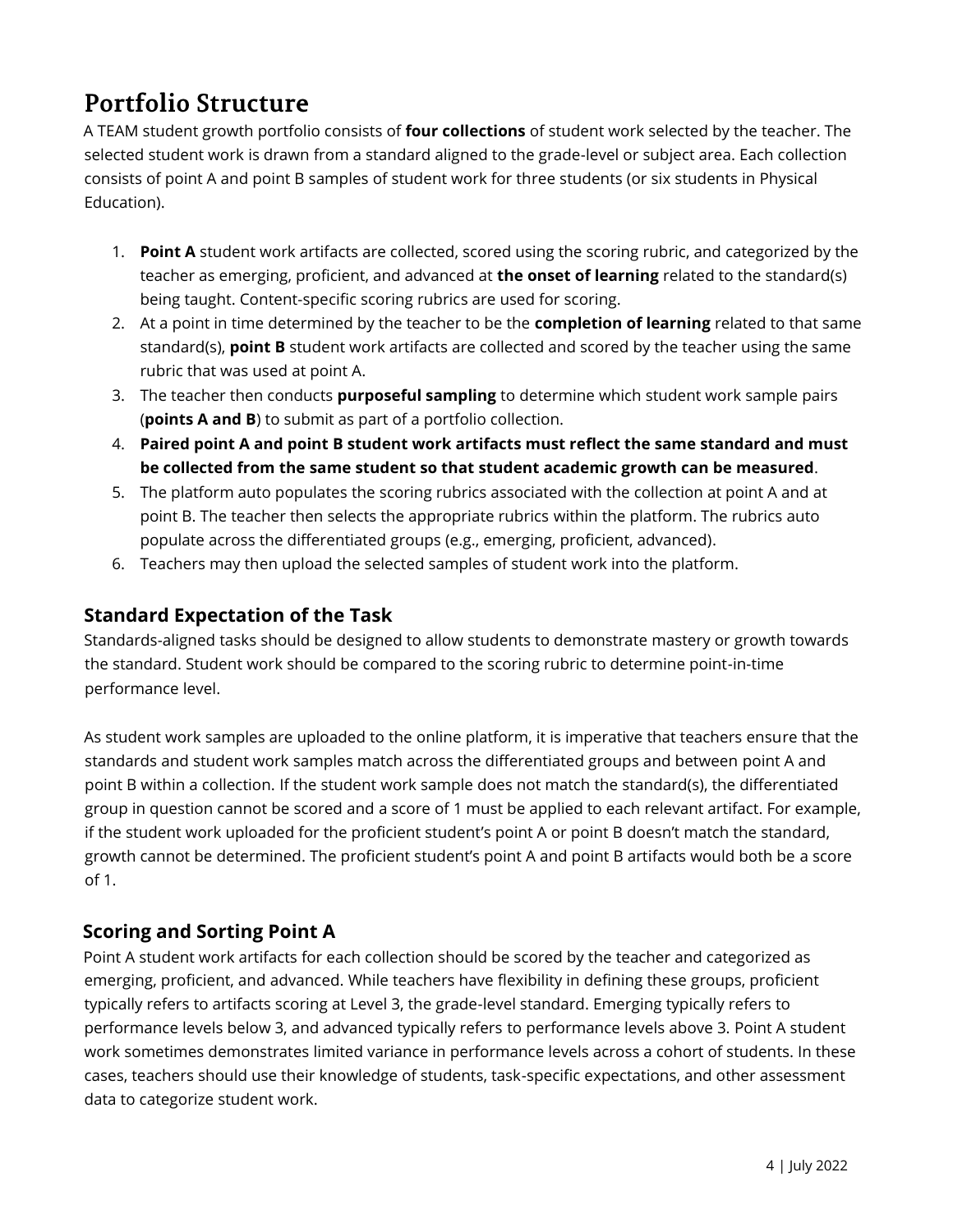#### <span id="page-4-0"></span>**Scoring and Sorting Point B**

Point B student work artifacts for each collection should be scored using the **same content-specific scoring rubric** used to score point A student work. Point A and point B student work artifacts submitted within each differentiated group (emerging, proficient, and advanced) should be from the same student.

Content-specific scoring rubrics used to score student work artifacts contain seven performance levels to allow for students who enter the grade at a high performance level to demonstrate growth over time. **It is not an expectation that students reach performance levels 6 or 7.** More information about levels 6 and 7 is included in this document under Portfolio Scoring Process.

#### <span id="page-4-1"></span>**Purposeful Sampling**

Purposeful sampling is the process of selecting student work for inclusion in the portfolio collections after artifacts of student work for points A and B are collected. When reviewing the scored student work sample pairs (point A and point B) for each student, the teacher selects one sample (point A and point B) from each of the three differentiated groups (emerging, proficient, advanced) which is representative of the growth demonstrated in that differentiated group.

For example:

ľ

- Five students are in the emerging group at point A.
- Three students grow two performance levels from point A to point B.
- Two students grow one performance level from point A to point B.
- The teacher selects a sample to submit in which the students grow two performance levels.

This process is repeated for the proficient and advanced groups. The paired samples of point A and point B for each of the students in the differentiated groups are submitted via the online platform. The platform calculates the growth for each collection. The table below illustrates purposeful sampling.

|  | <b>Differentiated Group: Emerging</b> |         |         |           |
|--|---------------------------------------|---------|---------|-----------|
|  |                                       | Point A | Point B | Levels of |
|  | Student                               | Score   | Score   | Growth    |
|  | Student 1                             |         |         |           |
|  | Student 2                             |         |         |           |
|  | Student 3                             |         |         |           |
|  | Student 4                             |         |         |           |
|  | Student 5                             |         |         |           |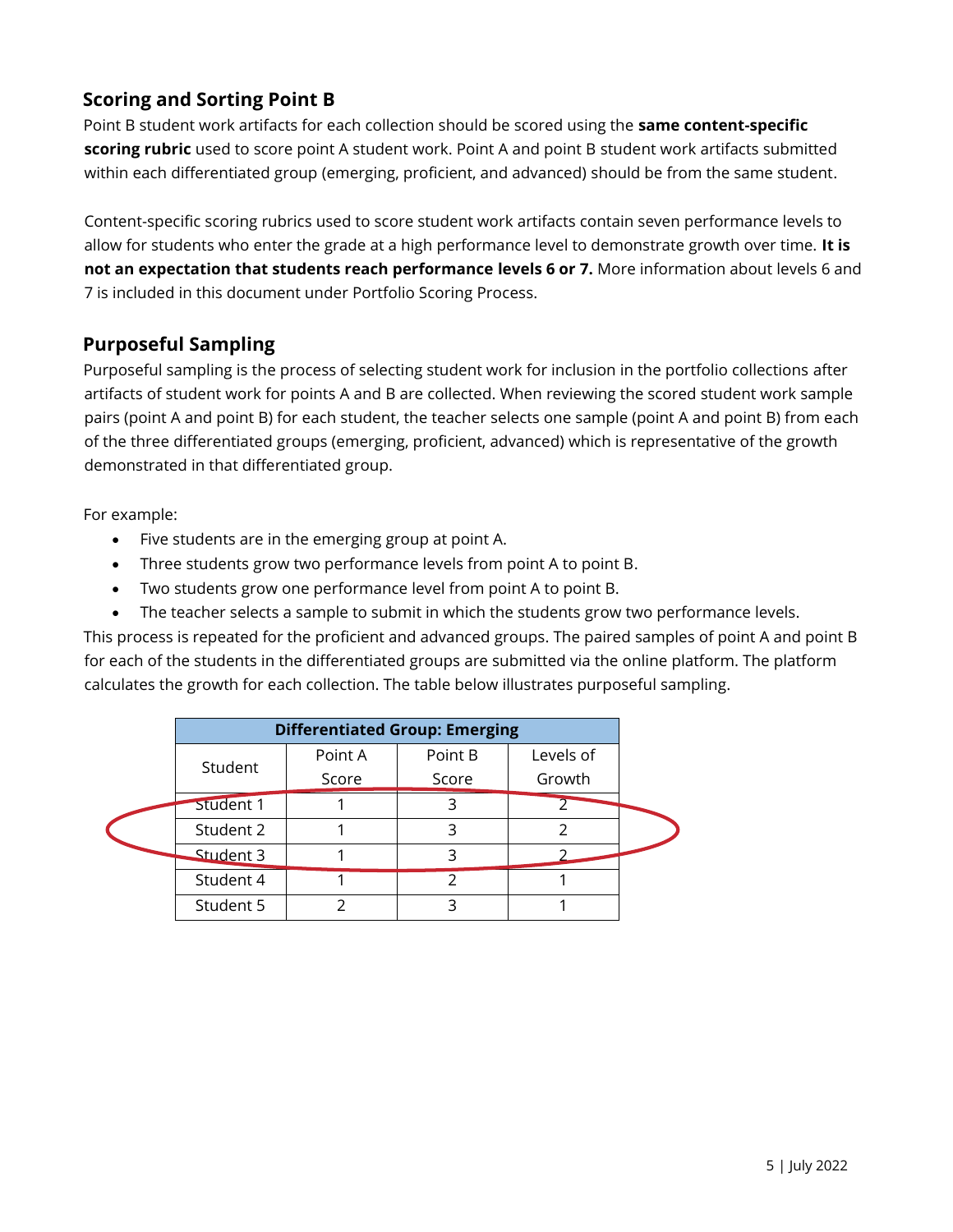### <span id="page-5-0"></span>Portfolio Development Snapshot

#### <span id="page-5-1"></span>**How to Create a High-Quality Portfolio**

- Create a long-term instructional plan for the school year. Consider when standards will be introduced, measured, and monitored.
- Deconstruct standards so that planning can be explicit and clear for students. Develop or identify aligned tasks that will be used to measure performance.
- Utilize the scoring rubrics to develop task-specific expectations.
- Collect point A work at the most appropriate time within the instructional plan.
- Score and sort point A student work artifacts into differentiated groups (emerging, proficient, advanced) based on the scoring rubric, task-specific expectations, knowledge of students, and other assessment data (e.g., universal screeners, entry inventories in the early grades).
- Differentiate instruction for specific needs and strengths that were identified within the point A student work artifacts.
- Collect point B work at the most appropriate time within the instructional plan. The point B work must reflect the same standard(s) and utilize the same scoring rubric as point A.
- Score point B student work artifacts and analyze the results from point A and point B artifacts.
- Determine which samples within each differentiated group demonstrate the most representative growth; this guides the process of purposeful sampling.
- Upload each differentiated group sample at point A and point B in the online platform. Ensure artifacts match the standard for the collection.
- On the context narrative form in the platform, follow content-specific recommendations.
- Self-score each student work artifact on the online platform at point A and at point B within each of the differentiated groups. Collections will not be considered complete until a self-score is selected for each student work artifact.
- Submit the purposefully sampled student work artifacts for each of the evidence collections prior to the **May 1, 2023** due date.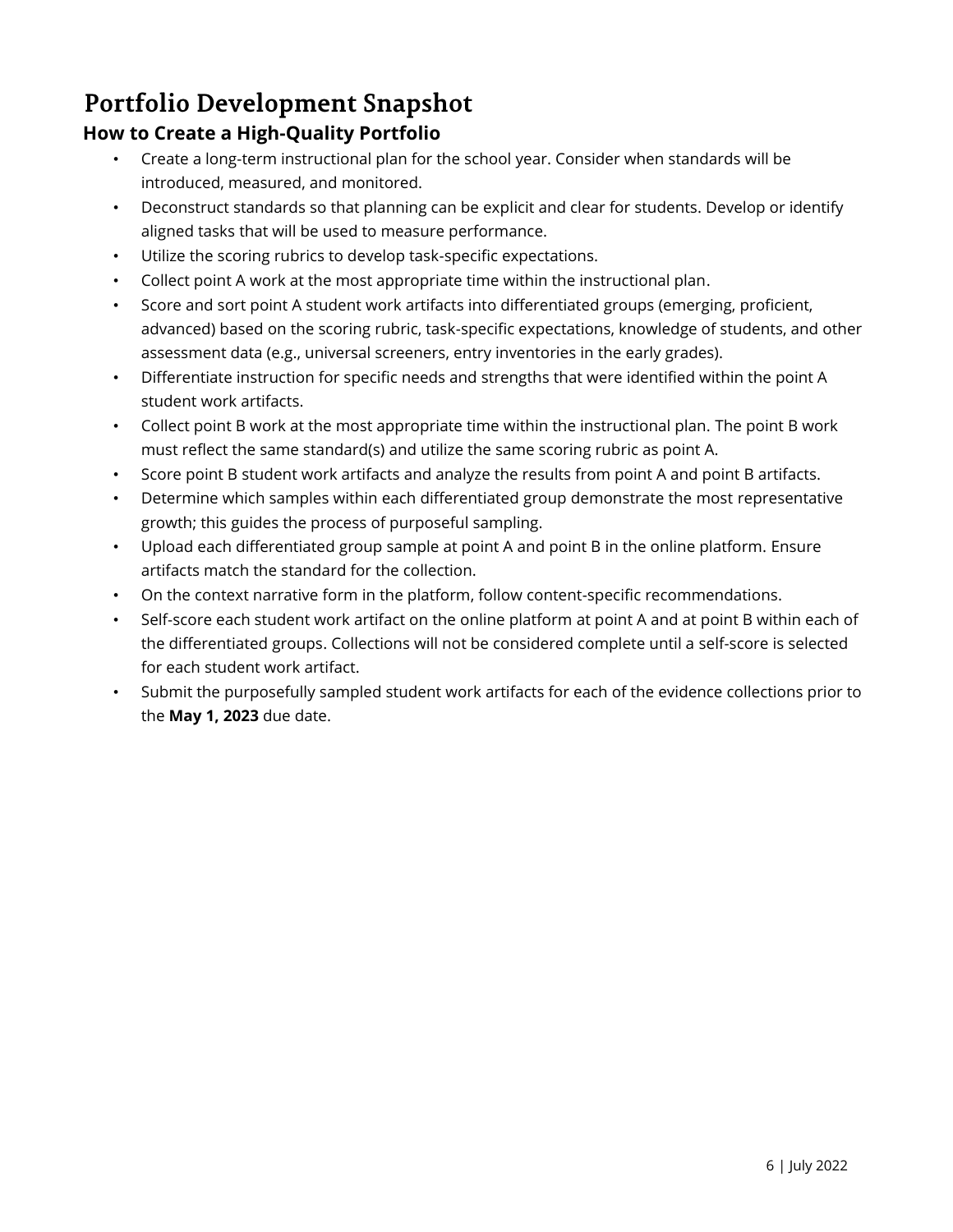### <span id="page-6-0"></span>**Managing Student Work**

TEAM portfolios are designed to provide teachers with an authentic, individualized, student-centered growth measure based on student work artifacts. Various types of evidence can be collected in real time (at point A and point B) to determine student performance on a standard within each portfolio collection. An artifact can include, but is not limited to, written student work, video segments that demonstrate student performance or speaking, audio recordings of student conversations or think alouds, or photographs of student work.

#### <span id="page-6-1"></span>**Storing Student Work Artifacts**

Teachers are encouraged to store student work artifacts locally throughout the year, but have the option to upload student work artifacts into the online platform at any time. Online storage platforms utilized at the local level can be efficient in not only storing student work artifacts and/or audio/video artifacts, but may also in provide a way for teachers to easily share student work artifacts with colleagues or their professional learning communities. Online storage platforms including, but not limited to Google, Dropbox, Box, and One Drive are compatible with the TEAM portfolio platform for uploading student work artifacts. Teachers should check with their district about approved online storage platforms.

#### **In order to ensure accurate scoring, teachers should confirm that all video/audio are clear and photos and scans are readable.**

#### <span id="page-6-2"></span>**Context Narrative**

It is *highly recommended* that teachers complete a context narrative form in the platform. Context narratives allow teachers to provide peer reviewers critical contextual or instructional information which helps ensure accurate scoring. For example, for an early grades ELA standard, a teacher can provide the name and author of the text(s). In P.E., teachers may provide labeling information that allows the peer reviewer to know which students should be scored. Instructions for content-specific information that should be included on a context narrative are available in the platform. Context narratives should contain objective information only.

#### <span id="page-6-3"></span>**My Reflection Notes (Optional)**

The platform has a My Reflection Notes feature that allows teachers to record additional thoughts and reflections at the artifact level. This feature is for teacher use only and will not be seen by peer reviewers.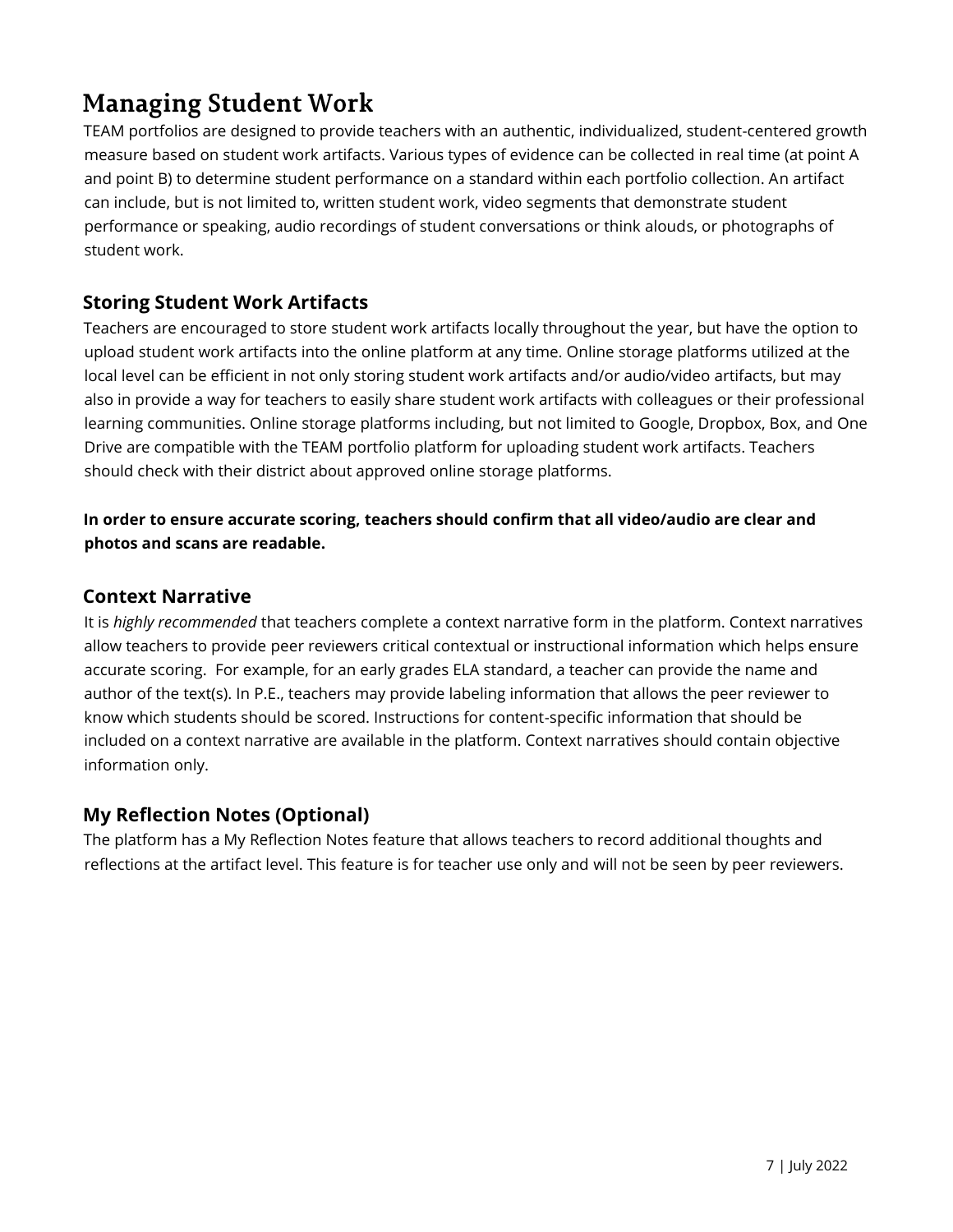### <span id="page-7-0"></span>**Portfolio Submission**

All **completed** collections in the online portfolio platform must be submitted by **11:59 p.m. local time on May 1, 2023**. A completed collection consists of self-scored point A and point B samples for the differentiated groups (e.g., emerging, proficient, and advanced). The point A and point B work across all differentiated groups **MUST** measure the same standard and utilize the same scoring rubric. A completed portfolio consists of four completed collections.

**Student growth towards the standard can only be measured when the uploaded student work within each differentiated group aligns with the rigor and requirements of the standard as indicated on the scoring rubric**. Misaligned student work artifacts cannot be measured and therefore receive a score of 1 at the differentiated group level. As such, teachers are highly encouraged to ensure the following are true before the final submission:

- Student work at the artifact level (point A and point B) is from the same student.
- Student work at the differentiated group level (e.g., emerging, proficient, and advanced) is from different students.
- Student work for each component is available and not duplicated at any point.
- Student work at both point A and B align to the rigor and requirements of the standard identified in the online system. For example, if a literature/narrative standard is selected, the student work artifacts at both point A and B should reflect the work of that literature/narrative standard and not the work of an informational/expository standard.

A portfolio will be assigned an *Incomplete (I)* and the teacher's LOE (Level of Overall Effectiveness) score will **NOT** generate for the school year if **any** of the four collections are not completed and submitted by the deadline. District portfolio leads and school administrators should take an active role in monitoring the progress of portfolio development and submission.

| <b>CO CANVAS</b>           |                                                                                                               | $\approx$<br>TEAM Portfolio<br>Me <sub>z</sub> | <b>CO CANVAS</b>                |                                                                                                                   | $\approx$<br>$\frac{1}{2}$<br><b>TEAM Portfolio</b> |
|----------------------------|---------------------------------------------------------------------------------------------------------------|------------------------------------------------|---------------------------------|-------------------------------------------------------------------------------------------------------------------|-----------------------------------------------------|
| My Collections             |                                                                                                               |                                                | <b>My Collections</b>           |                                                                                                                   |                                                     |
| My Score                   | Kindergarten: Literature<br>Domain: ELA: Kindergarten                                                         | $\mathbf{B}$<br>А                              | My Score                        | Kindergarten: Counting and Cardinality<br>Domain: Math: Kindergarten                                              |                                                     |
| RESOURCES<br>Collections   | Scoring Guide: Kindergarten ELA<br>Scoring Rubric: [2018-19] Option 3: K.FL WC 4 and K.RL KID.2 and K.W.TTP.3 |                                                | <b>RESOURCES</b><br>Collections | Scoring Guide: Kindergarten Math<br>Scoring Rubric: [2018-19] K.CC.A.3                                            |                                                     |
| <b>Uploading Artifacts</b> | <b>DUE DATE</b><br>5/2/2019 at 11:59 PM<br><b>STATUS</b><br>Completed                                         |                                                | Uploading Artifacts             | <b>Ed STATUS</b><br><b>DOE DATE</b><br>5/2/2019 at 11:59 PM                                                       |                                                     |
| <b>Scoring Artifacts</b>   |                                                                                                               |                                                | Scoring Artifacts               |                                                                                                                   |                                                     |
|                            | Kindergarten: Informational<br>Domain: ELA: Kindergarten                                                      | B<br>А                                         |                                 | Kindergarten: Operations and Algebraic Thinking<br>Domain: Math: Kindergarten<br>Scoring Guide: Kindergarten Math |                                                     |
|                            | Scoring Guide: Kindergarten ELA<br>Scoring Rubric: [2018-19] Option C: K.FL.WC.4 and K.RI.KID.2 and K.W.TTP.2 |                                                |                                 | Scoring Rubric: [2018-19] K.OA.A.4                                                                                |                                                     |
| TN                         | <b>STATUS</b><br>OUE DATE<br>3/2/2019 at 11:59 PM<br>$\overline{\bullet}$ Completed                           |                                                | TN                              | <b>DUE DATE</b><br><b>B</b> 8/2/2019 at 11:59 PM<br>$\cdot$ $\blacksquare$ <sup>status</sup><br>Completed         |                                                     |
| <b>TEAM Portfolio</b>      |                                                                                                               | Chat with an Export                            | <b>TEAM Portfolio</b>           |                                                                                                                   | Chat with an Export                                 |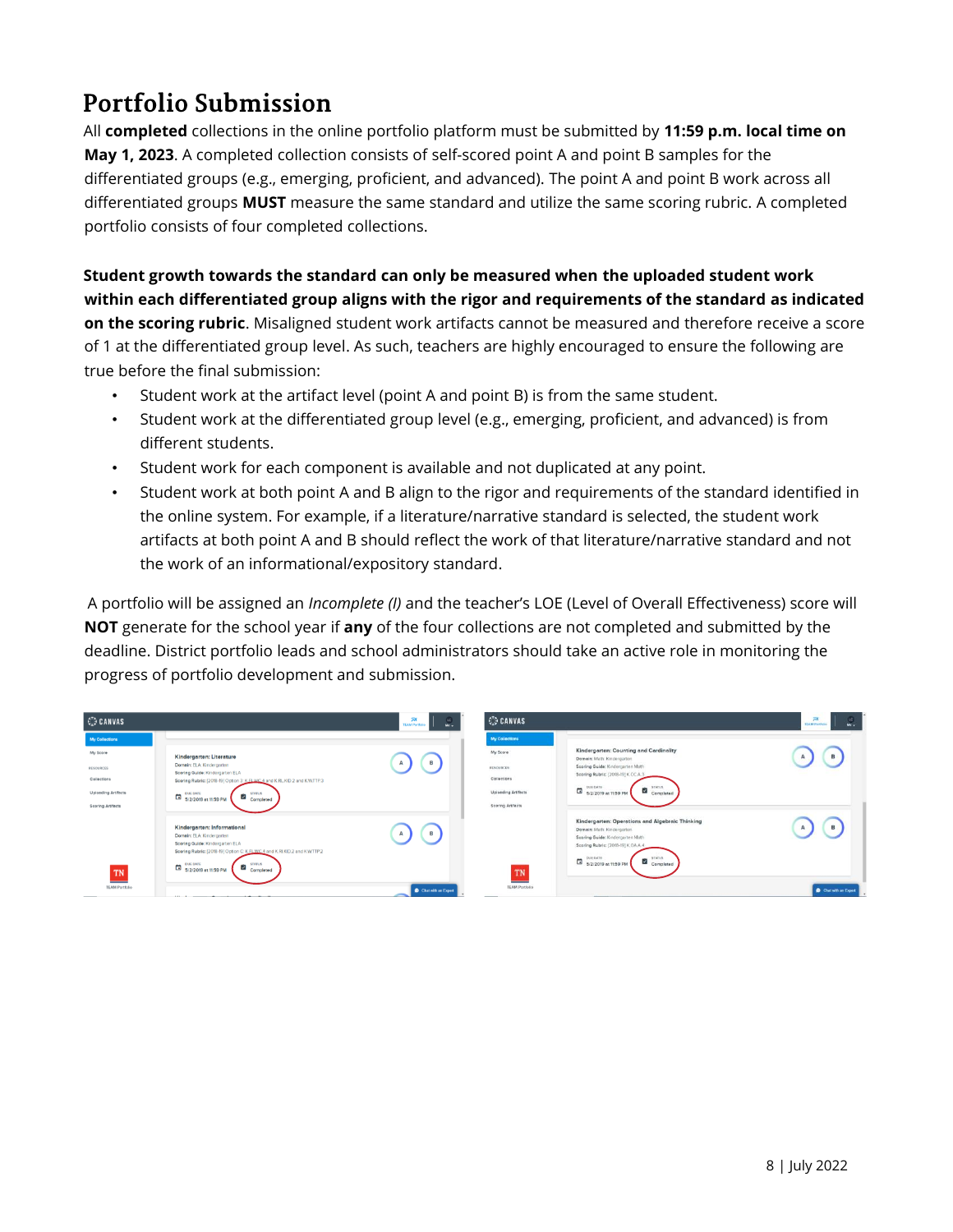### <span id="page-8-0"></span>**Portfolio Scoring Process**

#### <span id="page-8-1"></span>**Scoring Rubrics**

Scoring rubrics are a critical part of planning for and measuring student learning. Teachers can use the rubrics to understand the types of performance seen in student work at varying levels, to categorize student work into performance levels, and to identify the types of performance that indicate progress for instructional planning.

#### <span id="page-8-2"></span>**Performance Level 0 – Early Grades Only**

Level 0 represents student work that does not demonstrate any competencies of the standard. Incorporating this level allows teachers that grow students from the level 0 to level 3 to receive the maximum benefit in scoring.

#### <span id="page-8-3"></span>**Performance Levels 6 and 7**

Levels 6 and 7 allow students at an advanced level at point A an opportunity to demonstrate growth from point A to point B. Educators should utilize appropriate practices that meet students where they are developmentally and academically. Performance levels 6 and 7 are *typically* utilized for student work that is scored at an advancing level at point A because the expectations of level 6 and 7 are beyond grade-level expectations.

#### <span id="page-8-4"></span>**Scoring of Collections**

After the submission deadline, collections are scored by certified peer reviewers who determine the performance level of each student work artifact using the **same** scoring rubric at points A and B. **If a discrepancy of more than one performance level exists between the teacher's score and peer reviewer score for the average of a collection, a second peer reviewer scores the collection. If the second peer reviewer's score is in consensus with either the teacher or the peer reviewer, the score in consensus stands. If there is no consensus of scores between the teacher, the first peer reviewer, or the second peer reviewer, then an expert reviewer conducts the final scoring.**

A growth score is calculated by finding the difference between point A and point B scores for each student work sample in the collection (e.g., emerging, proficient, and advanced differentiated groups) and determining an average level of student growth for that collection. The average level of student growth for the evidence collection is then applied to the scaled Student Growth Indicator values to determine the evidence collection score.

| <b>Student Growth Indicator Chart</b>          |                                                                                                                                                                     |  |  |
|------------------------------------------------|---------------------------------------------------------------------------------------------------------------------------------------------------------------------|--|--|
| Level 5<br>Significantly Above<br>Expectations | Students demonstrate, on average, three or more levels of student<br>growth $(=$ or >3 levels of growth).                                                           |  |  |
| Level 4<br>Above Expectations                  | Students demonstrate, on average, two levels of student growth,<br>but less than three levels of student growth (=2 levels of growth,<br>but < 3 levels of growth). |  |  |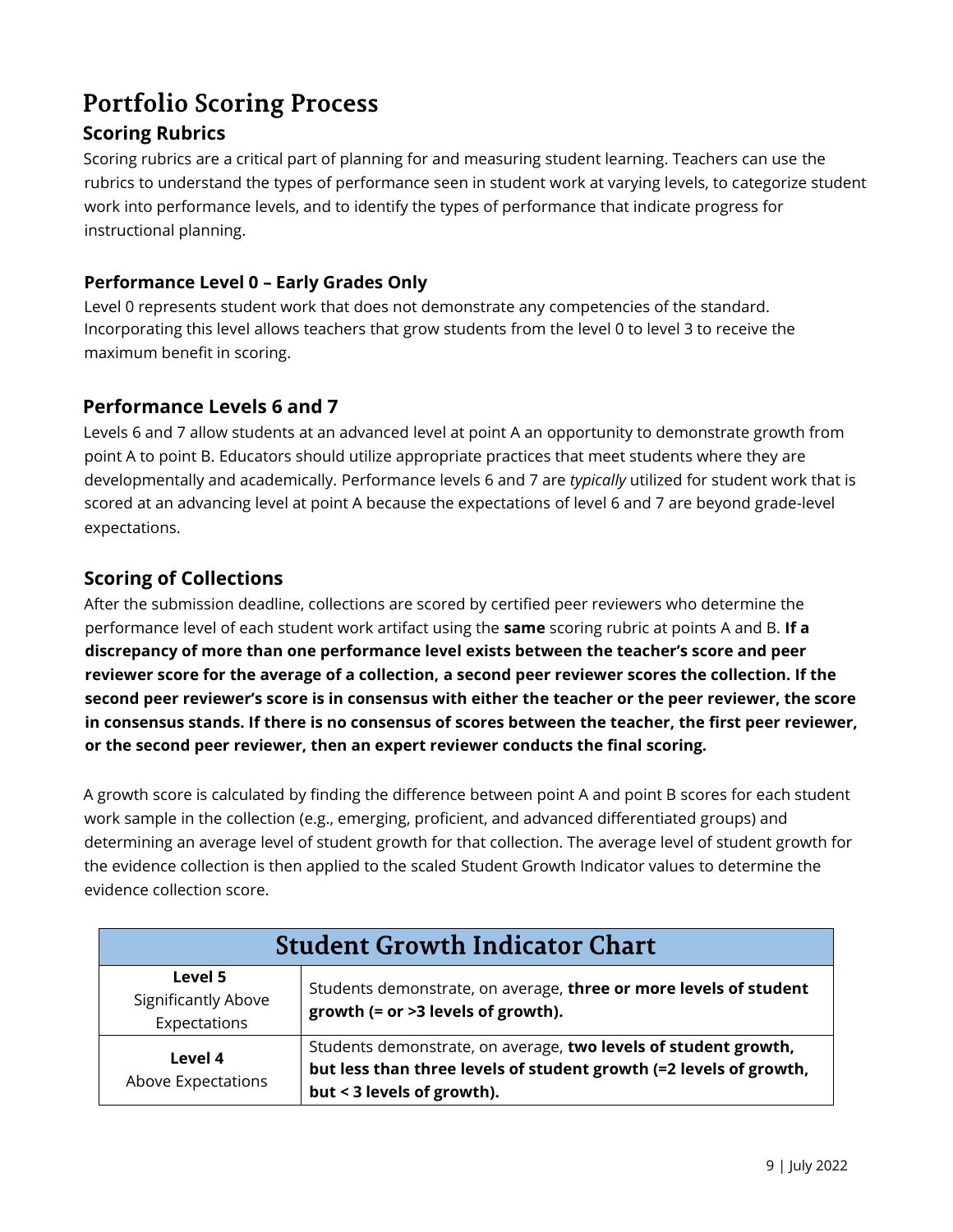| Level 3                                               | Students demonstrate, on average, one, but less than two levels of |
|-------------------------------------------------------|--------------------------------------------------------------------|
| At Expectations                                       | student growth (=1 level of growth but <2 levels of growth).       |
| Level 2                                               | Students demonstrate, on average, less than one level of student   |
| <b>Below Expectations</b>                             | growth (>0 levels of growth but <1 level of growth).               |
| Level 1<br><b>Significantly Below</b><br>Expectations | Students demonstrated, on average, no growth or negative growth.   |

#### <span id="page-9-0"></span>**Calculating the Teacher Effectiveness Indicator**

The teacher effectiveness indicator, or the overall portfolio score, is calculated by averaging the four evidence collection growth scores (as described above), and then applying the average to the scaled value of levels 1-5 as outlined below. This becomes the educator's growth score that serves as 35 percent of the LOE.

| <b>Teacher Effectiveness Indicator</b> | <b>Student Growth Indicator Scores</b> |
|----------------------------------------|----------------------------------------|
| Level 1                                | $1.00 - 1.79$                          |
| Level 2                                | $1.80 - 2.59$                          |
| Level 3                                | $2.60 - 3.39$                          |
| Level 4                                | $3.40 - 4.19$                          |
| Level 5                                | $4.20 - 5.00$                          |

A portfolio will be assigned an *Incomplete (I)* and the teacher's LOE (Level of Overall Effectiveness) score will **NOT** generate for the school year if **any** of the four collections are not completed and submitted by the deadline. District portfolio leads and school administrators should take an active role in monitoring the progress of portfolio development and submission.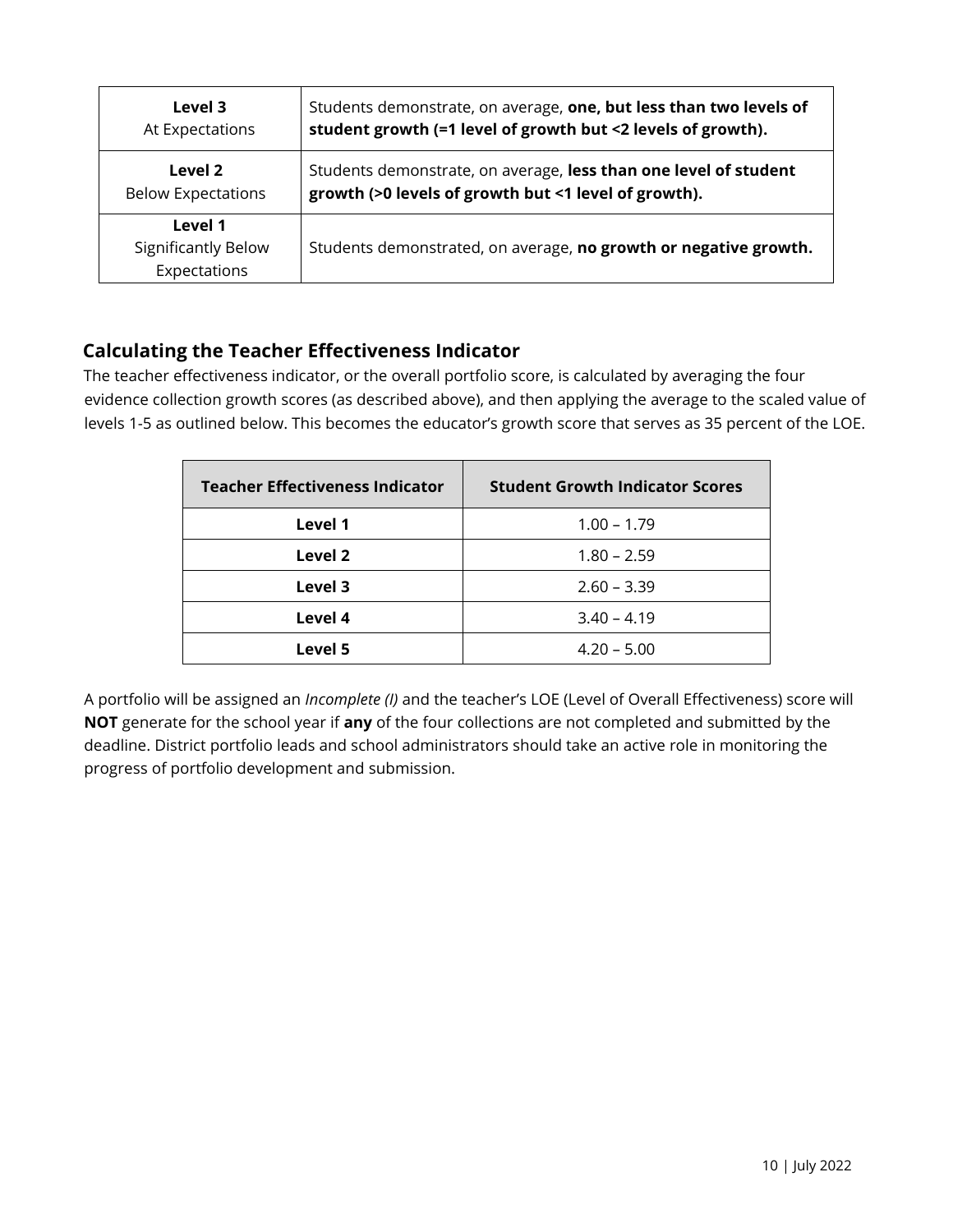### <span id="page-10-0"></span>Portfolio Exemptions, Incompletes, Educators Not Required to **Complete Portfolios, Requests for Extensions Exemptions**

Tennessee statute § 49-1-302 states that the evaluation process shall not apply to teachers who are employed under contracts of duration of 120 days per school year or fewer or who are not employed fulltime. Educators who are employed for 120 days or fewer **or** are not employed fulltime should be marked as partial year exemption (PYE) in TNCompass. Teachers marked as PYE in TNCompass are not required to submit a portfolio.

An educator who does not qualify for PYE (e.g., returns to work early or leaves work later than planned) and does not submit a portfolio will receive an Incomplete and a LOE will not generate.

#### **Incompletes**

A portfolio will be assigned an *Incomplete (I)* and the teacher's LOE (Level of Overall Effectiveness) score will **NOT** generate for the school year if **any** of the four collections are not completed and submitted by the deadline. District portfolio leads and school administrators should take an active role in monitoring the progress of portfolio development and submission.

#### **Educators Not Required to Complete Portfolios**

There are certain circumstances in which educators are not required to complete a portfolio. These scenarios include the following:

- Tested Teachers: Any teacher who serves as the teacher of record for a tested grade or subject **and** also teaches a portfolio grade or subject is not required to submit a portfolio, and would receive the TVAAS score as the 35 percent measure for their LOE. The teacher must be endorsed in the tested grade or subject area to receive the TVAAS score as 35 percent.
- Licensed Substitutes/Interim Teachers: Any licensed substitutes or interim teachers who are not the teacher of record or are teaching at multiple schools are not be required to complete the portfolio.
- Special Education Teachers: Special education teachers in pre-K, kindergarten, first grade, and second grade are not required to complete the portfolio.
- Teachers assigned to teach in 3 or more schools: Teachers who regularly teach in three or more schools (typically P.E. or Fine Arts educators) during the school year are not required to complete a portfolio.
- Teachers who switch grade levels or content areas mid-year (mid-October to January): Districts should consult with the department on the timeline to ensure compliance.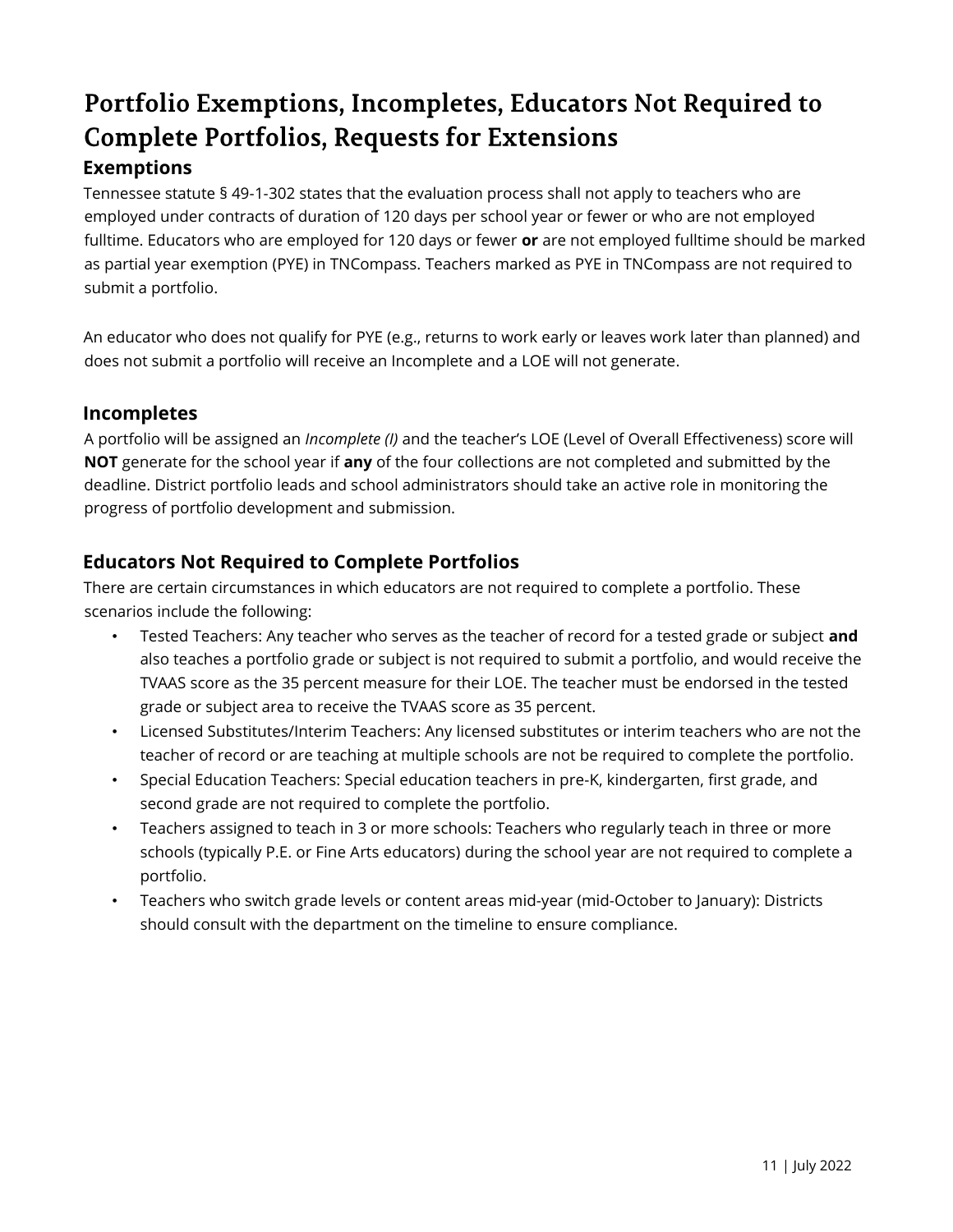### <span id="page-11-0"></span>**District-Level Roles and Responsibilities**

#### <span id="page-11-1"></span>**District Portfolio Lead**

District TEAM portfolio lead responsibilities include the following:

- Maintain accurate teacher rosters in the portfolio platform, including adding or removing teachers throughout the year.
- Distribute all portfolio-related information and resources to teachers in a timely manner.
- Monitor submission status of all educators participating in the student growth portfolio process.
- Monitor and support the timely and complete portfolio submission for all teachers.
- Communicate with the department as needed.

#### <span id="page-11-2"></span>**School Administrator Role and Responsibilities**

The school administrator should provide support to teachers by doing the following:

• **Provide teachers with time and resources needed to be successful.**

School-level administrators should work to develop the capacity of teachers as they plan for and implement portfolios. This is best done through teacher collaboration via professional learning communities and teacher partnerships. School administrators should ensure that teachers deconstruct standards, create assessment tasks, plan differentiated instruction, collect and analyze student work to make instructional decisions, and reflect on instructional practices that impact student outcomes.

• **Make connections to other evaluation components.**

The student growth that teachers seek to foster through the TEAM portfolio process is directly correlated to the effectiveness of the instructional practices that teachers employ in their classrooms. Therefore, evaluators should consider how practices observed during evaluation of the planning, instruction, and environment domains impact student learning in measurable ways. Feedback is critical to teacher development; therefore, post-observation conferences should promote reflection on **areas of reinforcement and refinement** considering portfolio development. For example, if a lesson's refinement area is *Lesson Structure and Pacing* in terms of providing opportunities for students who progress at different learning rates, the evaluator might ask the teacher to consider how the actionable feedback discussed could be applied to ensure that students with emergent, proficient, and advanced portfolio artifacts could be provided similar opportunities. Any feedback that is provided to teachers to improve instructional practice can and should be connected to the student growth possible through portfolio development.

### <span id="page-11-3"></span>**TEAM Portfolio Online Platform**

#### <span id="page-11-4"></span>**Platform Registration**

Teachers use the TEAM portfolio platform, Portfolium, to submit portfolio collections. Teachers gain access to Portfolium through the district portfolio lead rostering process. District leads begin the rostering process in early September. Educators must log in for access to the online platform.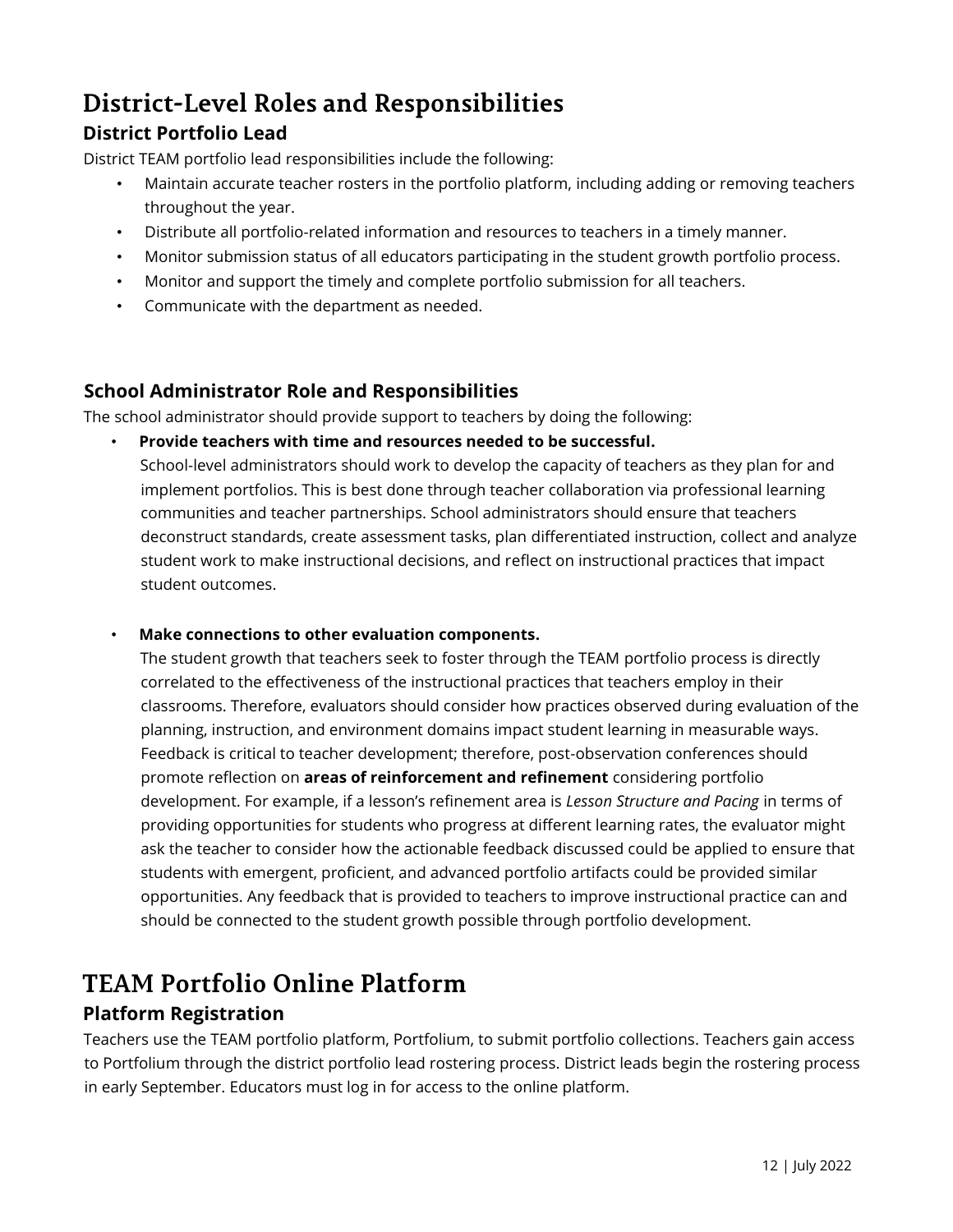#### <span id="page-12-0"></span>**Technical Requirements**

Student growth portfolios were designed to be implemented without an additional investment in technology. The department provides the online platform for portfolio submissions at no cost to districts. For portfolios that include video collections to demonstrate student growth, teachers use a variety of district-owned devices (e.g., tablets or video cameras) and low- or no-cost downloadable software. Some districts have found tripods to be helpful.

#### <span id="page-12-1"></span>**Media Release Forms**

Teachers who choose to submit audio or video artifacts should ensure that district media releases have been completed and are on file at the district level.

#### <span id="page-12-2"></span>**Online Platform Supported File Formats**

The online portfolio platform supports multiple file formats, enabling users to capture work that is authentic to the task they are asked to perform. **All files have a 4GB limit.** The file types and formats supported by the platform include:

| <b>File Type</b> | <b>Support Formats</b>                                 |                                         |  |
|------------------|--------------------------------------------------------|-----------------------------------------|--|
| Images           | png - Portable Network Graphics<br>$\bullet$           | jpeg - Joint Photographic Experts Group |  |
|                  | tiff - Adobe Systems<br>$\bullet$                      | jpg - Joint Photographic Group          |  |
|                  | bmp - Windows Bitmap<br>$\bullet$                      | psd - Adobe Photoshop                   |  |
|                  | gif - Graphics Interchange Format<br>$\bullet$         |                                         |  |
| Documents        | doc - Microsoft Office Word Document .<br>$\bullet$    | rtf - Rich Text Format                  |  |
|                  | docx - Microsoft Office Word<br>$\bullet$              | txt - Unformatted Text<br>$\bullet$     |  |
|                  | Document                                               | pdf - Portable Document Format          |  |
|                  | odt - Open Document Text Document<br>$\bullet$         |                                         |  |
|                  | ott - Open Document Text Template<br>$\bullet$         |                                         |  |
| Presentations    | odp - Open Document Presentation<br>$\bullet$          |                                         |  |
|                  | ppt - Microsoft Office PowerPoint<br>$\bullet$         |                                         |  |
|                  | pptx - Microsoft Office PowerPoint<br>$\bullet$        |                                         |  |
| Spreadsheets     | ods - Open Document Spreadsheet<br>$\bullet$           |                                         |  |
|                  | xls - Microsoft Office Excel Spreadsheet<br>$\bullet$  |                                         |  |
|                  | xlsx - Microsoft Office Excel Spreadsheet<br>$\bullet$ |                                         |  |
| Audio/Visual     | flv - Flash Video<br>$\bullet$                         | wmy - Windows Media<br>$\bullet$        |  |
|                  | asf - Windows Media<br>$\bullet$                       | mp4 - Digital Video Format<br>$\bullet$ |  |
|                  | qt - Apple QuickTime<br>$\bullet$                      | 3gp - Multimedia Mobile Format          |  |
|                  | mov - Apple QuickTime<br>$\bullet$                     | webm - Digital Video Format             |  |
|                  | mpg - Digital Video Format<br>$\bullet$                | mp3 - Digital Audio Format              |  |
|                  | mpeg - Digital Video Format<br>$\bullet$               | wma - Windows Media Audio               |  |
|                  | avi - Digital Video Format<br>$\bullet$                | wav - Waveform Audio File Format        |  |
|                  | m4v - Digital Video Format<br>$\bullet$                |                                         |  |